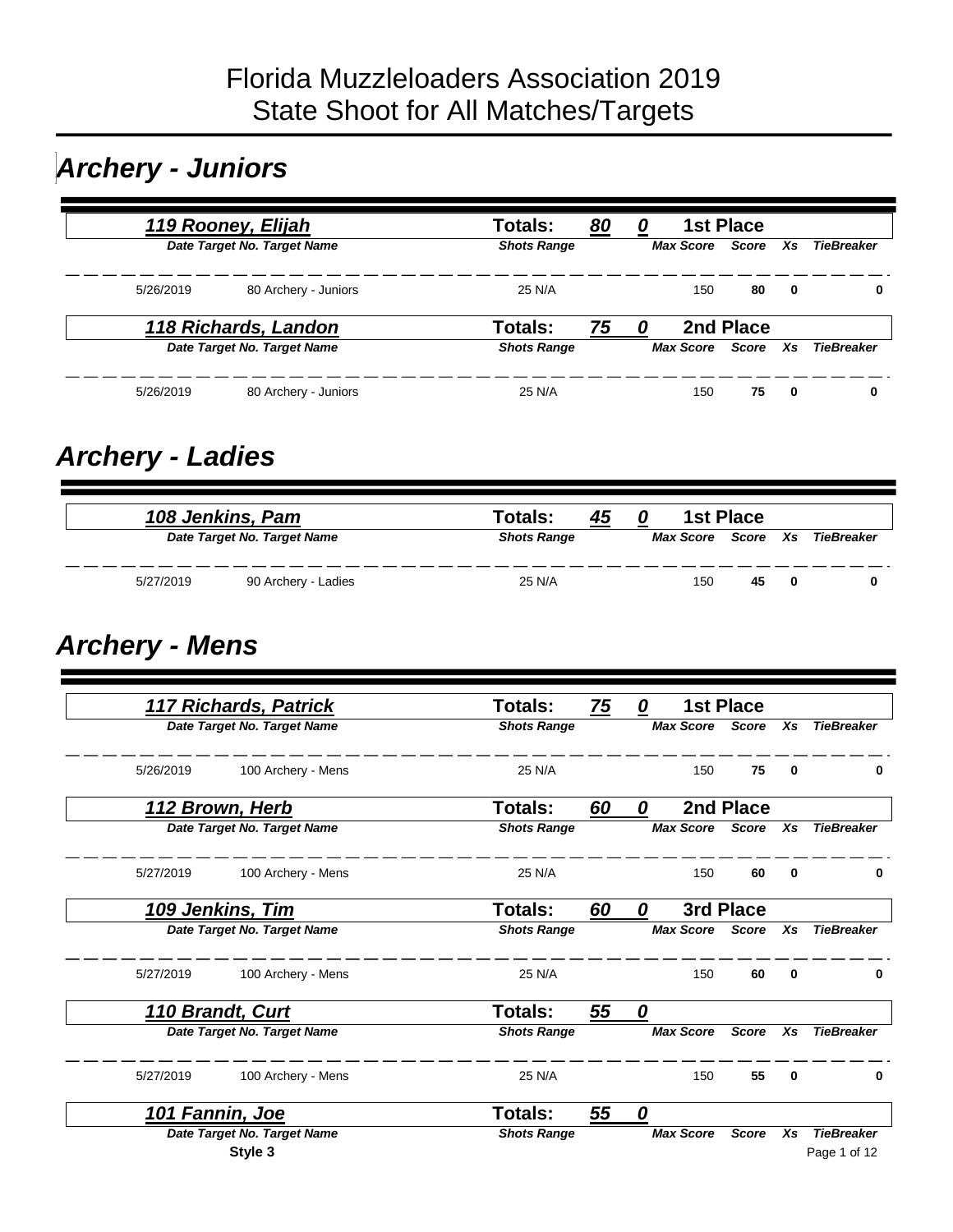| 5/26/2019               | 100 Archery - Mens                              | 25 N/A                        |     |              | 150              | 55                               | $\bf{0}$ | n                 |
|-------------------------|-------------------------------------------------|-------------------------------|-----|--------------|------------------|----------------------------------|----------|-------------------|
|                         |                                                 |                               |     |              |                  |                                  |          |                   |
| 5/28/2019 6:16:14 PM    |                                                 |                               |     |              |                  |                                  |          |                   |
| <b>Cartridge - Open</b> |                                                 |                               |     |              |                  |                                  |          |                   |
|                         | 115 Burrow, John<br>Date Target No. Target Name | Totals:<br><b>Shots Range</b> | 124 | $\mathbf{0}$ | <b>Max Score</b> | <b>1st Place</b><br><b>Score</b> | Xs       | <b>TieBreaker</b> |
| 5/26/2019               | 920 300 Yard Target 300 Yards                   | 5 300 Yards                   |     |              | 50               | 38                               | 0        | 95                |
| 5/26/2019               | 891 Standing Buffalo                            | 5 300 Yards                   |     |              | 50               | 45                               | $\bf{0}$ | 75                |
| 5/26/2019               | 342 Pistol 50 Yard                              | 5 200 Yards                   |     |              | 50               | 41                               | 0        | 220               |
|                         | 110 Brandt, Curt                                | <b>Totals:</b>                | 97  | 0            |                  | 2nd Place                        |          |                   |
|                         | Date Target No. Target Name                     | <b>Shots Range</b>            |     |              | <b>Max Score</b> | <b>Score</b>                     | Xs       | <b>TieBreaker</b> |
| 5/26/2019               | 920 300 Yard Target 300 Yards                   | 5 300 Yards                   |     |              | 50               | 38                               | 0        | 100               |
| 5/26/2019               | 891 Standing Buffalo                            | 5 300 Yards                   |     |              | 50               | 35                               | 0        | 85                |
| 5/26/2019               | 342 Pistol 50 Yard                              | 5 200 Yards                   |     |              | 50               | 24                               | 0        | 257               |
| 106 Stone, Don          |                                                 | Totals:                       | 95  | 0            |                  | 3rd Place                        |          |                   |
|                         | Date Target No. Target Name                     | <b>Shots Range</b>            |     |              | <b>Max Score</b> | <b>Score</b>                     | Xs       | <b>TieBreaker</b> |
| 5/26/2019               | 920 300 Yard Target 300 Yards                   | 5 300 Yards                   |     |              | 50               | 34                               | $\bf{0}$ | 198               |
| 5/26/2019               | 891 Standing Buffalo                            | 5 300 Yards                   |     |              | 50               | 27                               | $\bf{0}$ | 160               |
| 5/27/2019               | 342 Pistol 50 Yard                              | 5 200 Yards                   |     |              | 50               | 34                               | 0        | 205               |
|                         | 109 Jenkins, Tim                                | <b>Totals:</b>                | 68  | 0            |                  |                                  |          |                   |
|                         | Date Target No. Target Name                     | <b>Shots Range</b>            |     |              | <b>Max Score</b> | <b>Score</b>                     | Xs       | <b>TieBreaker</b> |
| 5/26/2019               | 920 300 Yard Target 300 Yards                   | 5 300 Yards                   |     |              | 50               | 6                                | 0        | 181               |
| 5/26/2019               | 891 Standing Buffalo                            | 5 300 Yards                   |     |              | 50               | 35                               | 0        | 450               |
| 5/26/2019               | 342 Pistol 50 Yard                              | 5 200 Yards                   |     |              | 50               | 27                               | $\bf{0}$ | 218               |

#### *Flintlock - Ladies*

|                   |             |              | 1st Place        | 0 | 76 | <b>Totals:</b>     | 108 Jenkins, Pam            |           |
|-------------------|-------------|--------------|------------------|---|----|--------------------|-----------------------------|-----------|
| <b>TieBreaker</b> | Xs          | <b>Score</b> | <b>Max Score</b> |   |    | <b>Shots Range</b> | Date Target No. Target Name |           |
| 80                | $\mathbf 0$ | 20           | 50               |   |    | 5 50 Yards         | 862 6 Bull (7 ring)         | 5/26/2019 |
| 55                | $\mathbf 0$ | 35           | 50               |   |    | 5 25 Yards         | 762 6 Bull (8 ring)         | 5/26/2019 |
| 205               | 0           | 21           | 50               |   |    | 5 100 Yards        | 873 1 bull (7 ring)         | 5/26/2019 |
|                   |             | 2nd Place    |                  |   | 24 | Totals:            | 104 Caballos, Kathy         |           |
| <b>TieBreaker</b> | Xs          | Score        | <b>Max Score</b> |   |    | <b>Shots Range</b> | Date Target No. Target Name |           |
| 97                | 0           | 12           | 50               |   |    | 550 Yards          | 862 6 Bull (7 ring)         | 5/26/2019 |
| 9999              | 0           | 12           | 50               |   |    | 5 25 Yards         | 762 6 Bull (8 ring)         | 5/26/2019 |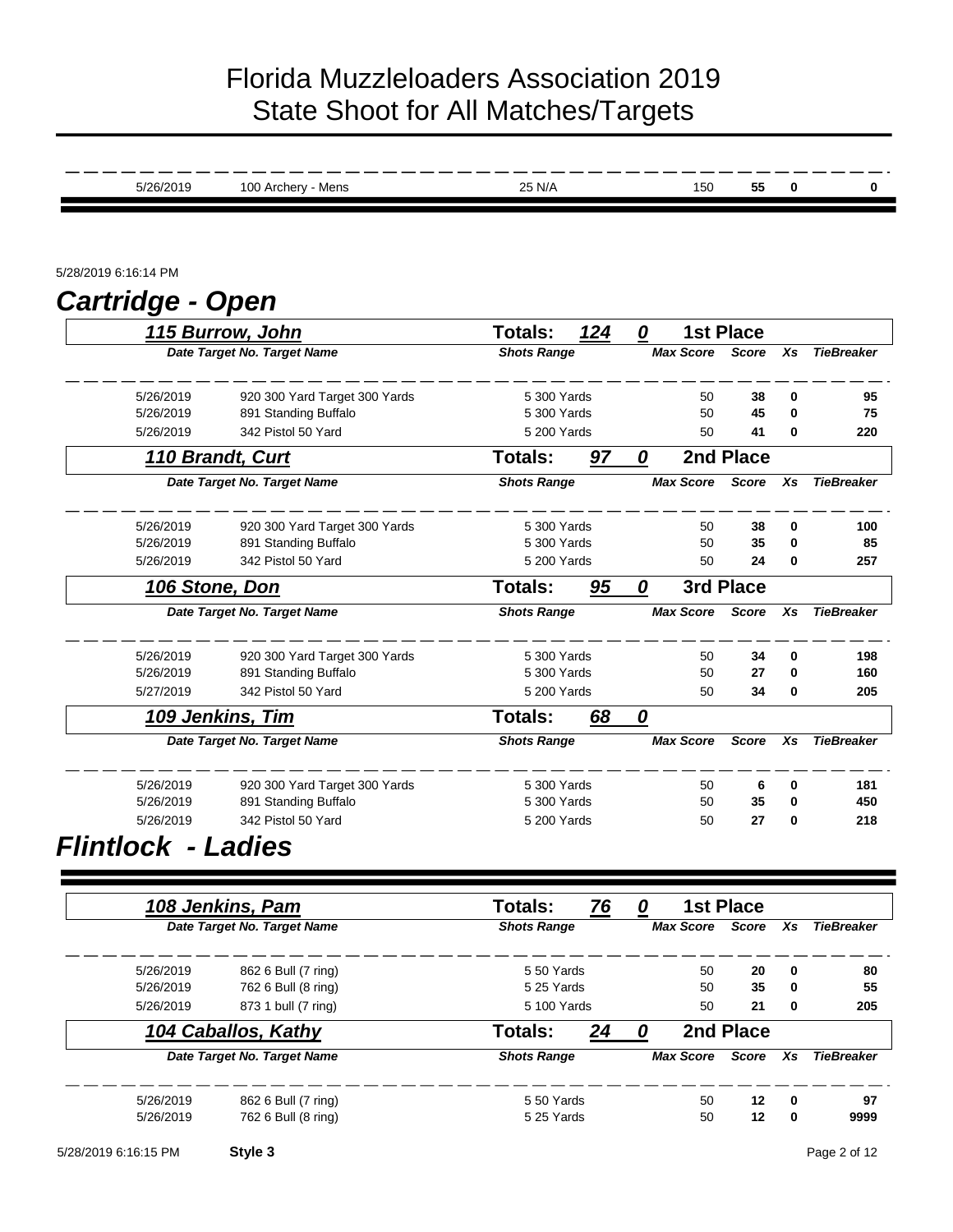| 5/26/2019               | 873 1 bull (7 ring)                        | 5 100 Yards               |             |                             | 50               | 0                | 0                    | 9999              |
|-------------------------|--------------------------------------------|---------------------------|-------------|-----------------------------|------------------|------------------|----------------------|-------------------|
| <b>Flintlock - Mens</b> |                                            |                           |             |                             |                  |                  |                      |                   |
|                         | <b>110 Brandt, Curt</b>                    | <b>Totals:</b>            | 113         | 0                           |                  | <b>1st Place</b> |                      |                   |
|                         | Date Target No. Target Name                | <b>Shots Range</b>        |             |                             | <b>Max Score</b> | <b>Score</b>     | Xs                   | <b>TieBreaker</b> |
| 5/26/2019<br>5/26/2019  | 860 6 Bull (7 ring)<br>760 6 Bull (8 ring) | 5 50 Yards<br>5 25 Yards  |             |                             | 50<br>50         | 39<br>41         | 0<br>0               | 60<br>33          |
| 5/26/2019               | 871 1 bull (7 ring)                        | 5 100 Yards               |             |                             | 50               | 33               | $\bf{0}$             | 155               |
|                         | 102 Harrell, Ben                           | <b>Totals:</b>            | 103         | 0                           |                  | 2nd Place        |                      |                   |
|                         | Date Target No. Target Name                | <b>Shots Range</b>        |             |                             | <b>Max Score</b> | <b>Score</b>     | Xs                   | <b>TieBreaker</b> |
| 5/25/2019               | 860 6 Bull (7 ring)                        | 5 50 Yards                |             |                             | 50               | 26               | 0                    | 140               |
| 5/25/2019               | 760 6 Bull (8 ring)                        | 5 25 Yards                |             |                             | 50               | 42               | 0                    | 34                |
| 5/25/2019               | 871 1 bull (7 ring)                        | 5 100 Yards               |             |                             | 50               | 35               | $\bf{0}$             | 112               |
|                         | 109 Jenkins, Tim                           | <b>Totals:</b>            | 96          | 0                           |                  | 3rd Place        |                      |                   |
|                         | Date Target No. Target Name                | <b>Shots Range</b>        |             |                             | <b>Max Score</b> | <b>Score</b>     | Xs                   | <b>TieBreaker</b> |
| 5/26/2019               | 860 6 Bull (7 ring)                        | 5 50 Yards                |             |                             | 50               | 31               | 0                    | 85                |
| 5/26/2019<br>5/25/2019  | 760 6 Bull (8 ring)<br>871 1 bull (7 ring) | 5 25 Yards<br>5 100 Yards |             |                             | 50<br>50         | 32<br>33         | $\bf{0}$<br>$\bf{0}$ | 125<br>157        |
|                         | 103 Ceballos, Dale                         | <b>Totals:</b>            |             |                             |                  |                  |                      |                   |
|                         | Date Target No. Target Name                | <b>Shots Range</b>        | 86          | 0                           | <b>Max Score</b> | <b>Score</b>     | Xs                   | <b>TieBreaker</b> |
|                         |                                            |                           |             |                             |                  |                  |                      |                   |
| 5/27/2019<br>5/27/2019  | 860 6 Bull (7 ring)                        | 550 Yards<br>5 25 Yards   |             |                             | 50<br>50         | 8                | 0<br>$\bf{0}$        | 83                |
| 5/25/2019               | 760 6 Bull (8 ring)<br>871 1 bull (7 ring) | 5 100 Yards               |             |                             | 50               | 40<br>38         | 0                    | 46<br>120         |
| 106 Stone, Don          |                                            | Totals:                   | 72          | 0                           |                  |                  |                      |                   |
|                         | Date Target No. Target Name                | <b>Shots Range</b>        |             |                             | <b>Max Score</b> | <b>Score</b>     | Xs                   | <b>TieBreaker</b> |
| 5/26/2019               | 860 6 Bull (7 ring)                        | 550 Yards                 |             |                             | 50               | 25               | 0                    | 75                |
| 5/26/2019               | 760 6 Bull (8 ring)                        | 5 25 Yards                |             |                             | 50               | 33               | 0                    | 65                |
| 5/25/2019               | 871 1 bull (7 ring)                        | 5 100 Yards               |             |                             | 50               | 14               | 0                    | 210               |
|                         | <u>107 Fannin, Hank</u>                    | Totals:                   | <u>35</u>   | 0                           |                  |                  |                      |                   |
|                         | Date Target No. Target Name                | <b>Shots Range</b>        |             |                             | <b>Max Score</b> | <b>Score</b>     | Xs                   | <b>TieBreaker</b> |
| 5/25/2019               | 760 6 Bull (8 ring)                        | 5 25 Yards                |             |                             | 50               | 35               | 0                    | 60                |
| <b>Junior - Open</b>    |                                            |                           |             |                             |                  |                  |                      |                   |
|                         | 118 Richards, Landon                       | Totals:                   | <u> 120</u> | $\overline{\boldsymbol{0}}$ |                  | <b>1st Place</b> |                      |                   |
|                         | Date Target No. Target Name                | <b>Shots Range</b>        |             |                             | <b>Max Score</b> | Score            | Xs                   | <b>TieBreaker</b> |
| 5/26/2019               | 875 1 bull (7 ring)                        | 550 Yards                 |             |                             | 50               | 40               | 0                    | 85                |
| 5/26/2019               | 864 6 Bull (7 ring)                        | 5 25 Yards                |             |                             | 50               | 36               | 0                    | 62                |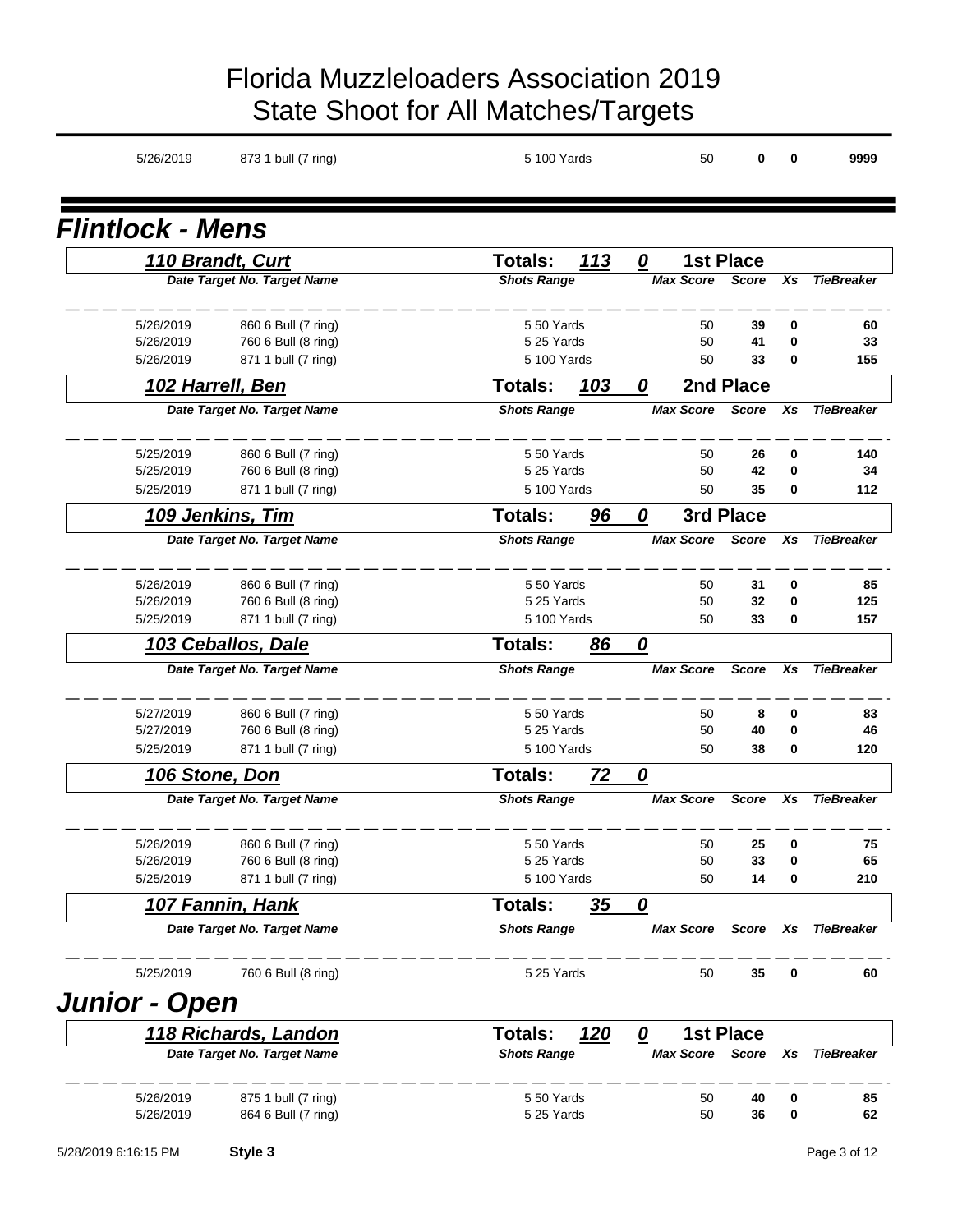| 5/26/2019                                      | 31 3 Bull                    | 5 25 Yards         |             |   | 50               | 44               | 0               | 70                |
|------------------------------------------------|------------------------------|--------------------|-------------|---|------------------|------------------|-----------------|-------------------|
|                                                | 119 Rooney, Elijah           | <b>Totals:</b>     | 98          | 0 |                  | 2nd Place        |                 |                   |
|                                                | Date Target No. Target Name  | <b>Shots Range</b> |             |   | <b>Max Score</b> | <b>Score</b>     | Xs              | <b>TieBreaker</b> |
| 5/26/2019                                      | 875 1 bull (7 ring)          | 550 Yards          |             |   | 50               | 27               | 0               | 184               |
| 5/26/2019                                      | 864 6 Bull (7 ring)          | 5 25 Yards         |             |   | 50               | 40               | 0               | 68                |
| 5/26/2019                                      | 31 3 Bull                    | 5 25 Yards         |             |   | 50               | 31               | 0               | 105               |
|                                                | 113 Farley, Aidan            | <b>Totals:</b>     | 82          | 0 |                  | 3rd Place        |                 |                   |
|                                                | Date Target No. Target Name  | <b>Shots Range</b> |             |   | <b>Max Score</b> | <b>Score</b>     | Xs              | <b>TieBreaker</b> |
| 5/25/2019                                      | 875 1 bull (7 ring)          | 550 Yards          |             |   | 50               | 32               | 0               | 160               |
| 5/25/2019                                      | 864 6 Bull (7 ring)          | 5 25 Yards         |             |   | 50               | 25               | 0               | 78                |
| 5/25/2019<br><b>Knife &amp; Hawk - Juniors</b> | 31 3 Bull                    | 5 25 Yards         |             |   | 50               | 25               | 0               | 140               |
|                                                | <u>118 Richards, Landon</u>  | <b>Totals:</b>     | 105         | 0 |                  | <b>1st Place</b> |                 |                   |
|                                                | Date Target No. Target Name  | <b>Shots Range</b> |             |   | <b>Max Score</b> | <b>Score</b>     | $\overline{x}s$ | <b>TieBreaker</b> |
| 5/26/2019                                      | 290 Knife and Hawk - Juniors | 6 N/A              |             |   | 150              | 105              | 0               | 0                 |
|                                                | 119 Rooney, Elijah           | Totals:            | 50          | 0 |                  | 2nd Place        |                 |                   |
|                                                | Date Target No. Target Name  | <b>Shots Range</b> |             |   | <b>Max Score</b> | <b>Score</b>     | Xs              | <b>TieBreaker</b> |
| 5/26/2019                                      | 290 Knife and Hawk - Juniors | 6 N/A              |             |   | 150              | 50               | 0               | 0                 |
|                                                | 113 Farley, Aidan            | <b>Totals:</b>     | 35          | 0 |                  | 3rd Place        |                 |                   |
|                                                | Date Target No. Target Name  | <b>Shots Range</b> |             |   | <b>Max Score</b> | <b>Score</b>     | Xs              | <b>TieBreaker</b> |
| 5/25/2019                                      | 290 Knife and Hawk - Juniors | 6 N/A              |             |   | 150              | 35               | $\bf{0}$        | 0                 |
| <b>Knife &amp; Hawk - Mens</b>                 |                              |                    |             |   |                  |                  |                 |                   |
|                                                | <u>107 Fannin, Hank</u>      | <b>Totals:</b>     | <u> 110</u> | n |                  | <b>1st Place</b> |                 |                   |
|                                                | Date Target No. Target Name  | <b>Shots Range</b> |             |   | <b>Max Score</b> | <b>Score</b>     | Xs              | <b>TieBreaker</b> |
| 5/27/2019                                      | 310 Knife and Hawk - Mens    | 6 N/A              |             |   | 150              | 110              | 0               | 0                 |
|                                                | 101 Fannin, Joe              | Totals:            | 100         | 0 |                  | 2nd Place        |                 |                   |
|                                                | Date Target No. Target Name  | <b>Shots Range</b> |             |   | <b>Max Score</b> | <b>Score</b>     | Xs              | <b>TieBreaker</b> |
| 5/26/2019                                      | 310 Knife and Hawk - Mens    | 6 N/A              |             |   | 150              | 100              | 0               | 0                 |
|                                                | 111 Shafer, John             | <b>Totals:</b>     | 75          | 0 |                  | 3rd Place        |                 |                   |
|                                                | Date Target No. Target Name  | <b>Shots Range</b> |             |   | <b>Max Score</b> | Score            | Xs              | <b>TieBreaker</b> |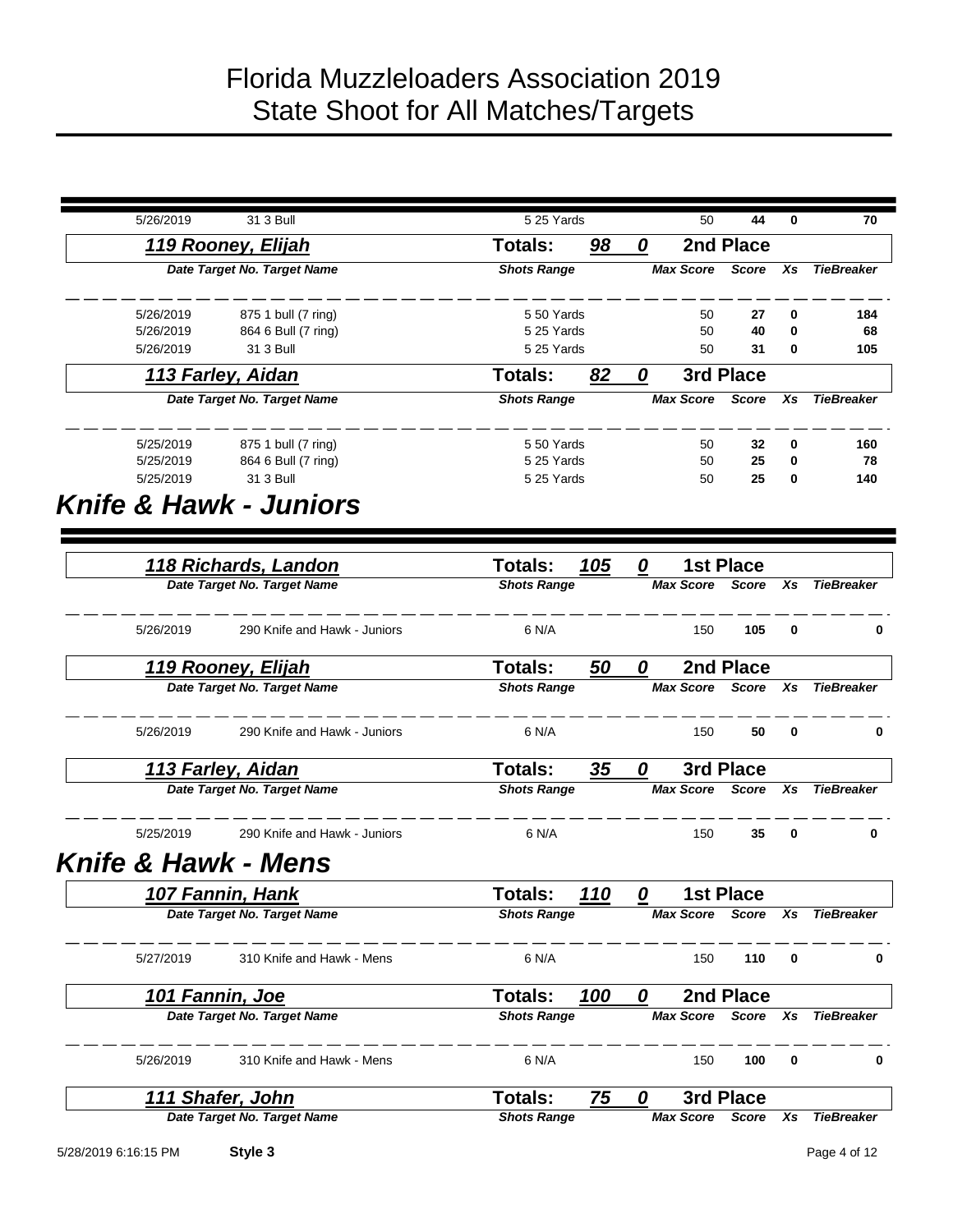| 5/25/2019 | 310 Knife and Hawk - Mens   | 6 N/A              | 150              | 75           | $\bf{0}$    | 0                 |
|-----------|-----------------------------|--------------------|------------------|--------------|-------------|-------------------|
|           | 106 Stone, Don              | Totals:<br>60      | n                |              |             |                   |
|           | Date Target No. Target Name | <b>Shots Range</b> | <b>Max Score</b> | <b>Score</b> | Xs          | <b>TieBreaker</b> |
| 5/27/2019 | 310 Knife and Hawk - Mens   | 6 N/A              | 150              | 60           | $\mathbf 0$ | 0                 |
|           | 112 Brown, Herb             | Totals:<br>40      |                  |              |             |                   |
|           | Date Target No. Target Name | <b>Shots Range</b> | <b>Max Score</b> | Score        | Xs          | <b>TieBreaker</b> |
| 5/26/2019 | 310 Knife and Hawk - Mens   | 6 N/A              | 150              | 40           | $\bf{0}$    | 0                 |

# *Military Rifled Musket - Open*

|                            | 110 Brandt, Curt                      | <b>Totals:</b>     | 102 | 1 |                  | <b>1st Place</b> |          |                   |
|----------------------------|---------------------------------------|--------------------|-----|---|------------------|------------------|----------|-------------------|
|                            | Date Target No. Target Name           | <b>Shots Range</b> |     |   | <b>Max Score</b> | <b>Score</b>     | Xs       | <b>TieBreaker</b> |
| 5/25/2019                  | 750 1 Bull (8 ring)                   | 550 Yards          |     |   | 50               | 34               | $\bf{0}$ | 160               |
| 5/25/2019                  | 881 200 Yard Target 100 Yards Offhand | 5 100 Yards        |     |   | 50               | 43               | 1        | 237               |
| 5/25/2019                  | 870 1 bull (7 ring)                   | 5 100 Yards        |     |   | 50               | 25               | 0        | 250               |
|                            | 105 Holgate, Rick                     | <b>Totals:</b>     | 0   | 0 |                  | 2nd Place        |          |                   |
|                            | Date Target No. Target Name           | <b>Shots Range</b> |     |   | <b>Max Score</b> | <b>Score</b>     | Xs       | <b>TieBreaker</b> |
| 5/26/2019                  | 750 1 Bull (8 ring)                   | 550 Yards          |     |   | 50               | 0                | 0        | 9999              |
| 5/26/2019                  | 881 200 Yard Target 100 Yards Offhand | 5 100 Yards        |     |   | 50               | 0                | 0        | 9999              |
| 5/26/2019                  | 870 1 bull (7 ring)                   | 5 100 Yards        |     |   | 50               | 0                | $\bf{0}$ | 9999              |
| <b>Percussion - Ladies</b> |                                       |                    |     |   |                  |                  |          |                   |
|                            | 108 Jenkins, Pam                      | <b>Totals:</b>     | 63  | 1 |                  | <b>1st Place</b> |          |                   |
|                            | Date Target No. Target Name           | <b>Shots Range</b> |     |   | <b>Max Score</b> | <b>Score</b>     | Xs       | <b>TieBreaker</b> |
| 5/25/2019                  | 861 6 Bull (7 ring)                   | 550 Yards          |     |   | 50               | 12               | 0        | 215               |
| 5/25/2019                  | 761 6 Bull (8 ring)                   | 5 25 Yards         |     |   | 50               | 37               | 1        | 64                |
| 5/25/2019                  | 872 1 bull (7 ring)                   | 5 100 Yards        |     |   | 50               | 14               | 0        | 215               |
|                            | 104 Caballos, Kathy                   | <b>Totals:</b>     | 45  | 0 |                  | 2nd Place        |          |                   |
|                            | Date Target No. Target Name           | <b>Shots Range</b> |     |   | <b>Max Score</b> | <b>Score</b>     | Xs       | <b>TieBreaker</b> |
| 5/25/2019                  | 861 6 Bull (7 ring)                   | 550 Yards          |     |   | 50               | 15               | 0        | 110               |
| 5/25/2019                  | 761 6 Bull (8 ring)                   | 5 25 Yards         |     |   | 50               | 22               | 0        | 120               |
| 5/25/2019                  | 872 1 bull (7 ring)                   | 5 100 Yards        |     |   | 50               | 8                | 0        | 170               |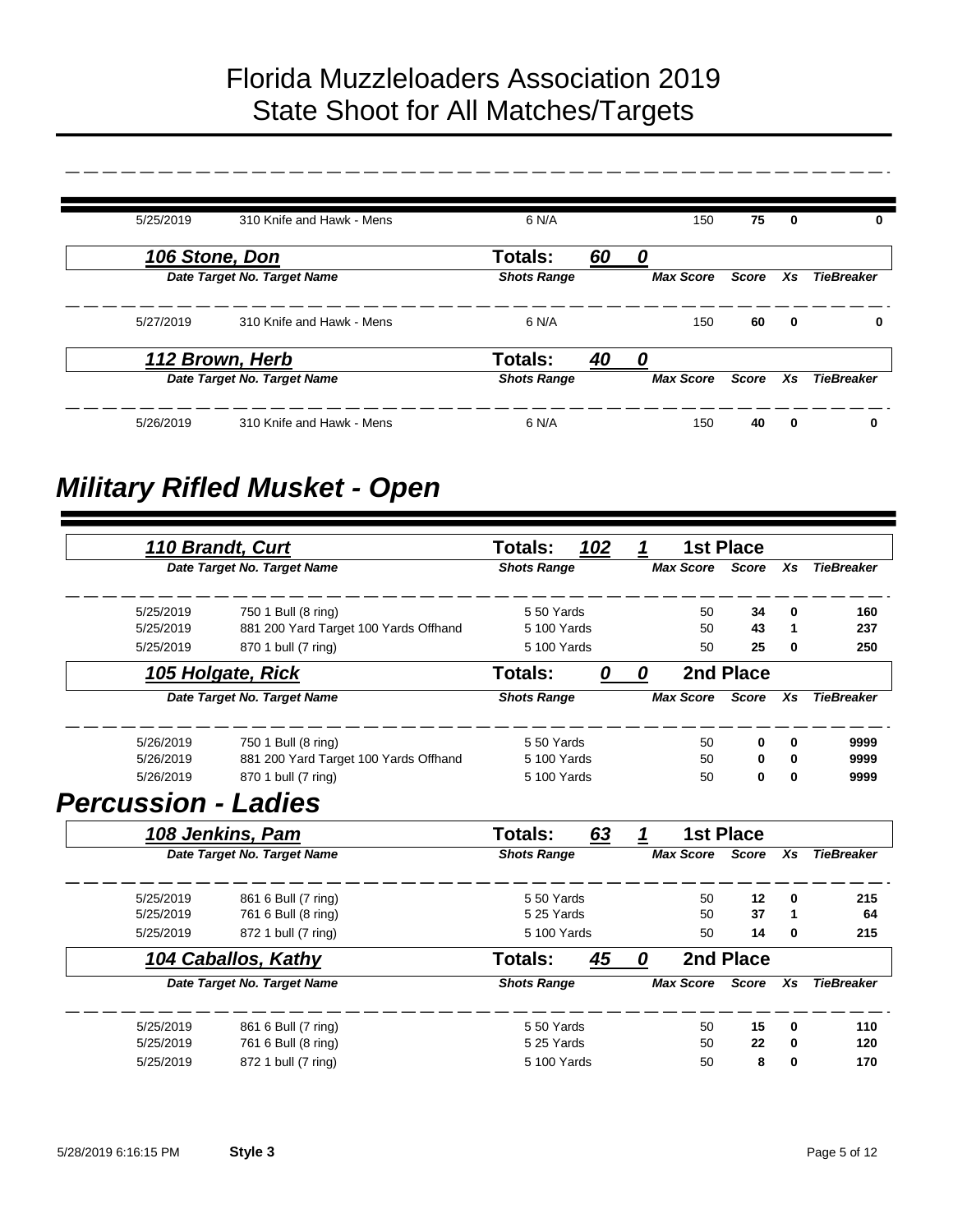### *Percussion - Mens*

|                | 103 Ceballos, Dale          | <b>Totals:</b>     | 120 | 0                | <b>1st Place</b> |           |                   |
|----------------|-----------------------------|--------------------|-----|------------------|------------------|-----------|-------------------|
|                | Date Target No. Target Name | <b>Shots Range</b> |     | <b>Max Score</b> | <b>Score</b>     | Xs        | <b>TieBreaker</b> |
| 5/25/2019      | 863 6 Bull (7 ring)         | 550 Yards          |     | 50               | 39               | 0         | 85                |
| 5/26/2019      | 763 6 Bull (8 ring)         | 5 25 Yards         |     | 50               | 40               | 0         | 49                |
| 5/27/2019      | 874 1 bull (7 ring)         | 5 100 Yards        |     | 50               | 41               | 0         | 100               |
|                | 107 Fannin, Hank            | <b>Totals:</b>     | 116 | 0                | 2nd Place        |           |                   |
|                | Date Target No. Target Name | <b>Shots Range</b> |     | <b>Max Score</b> | <b>Score</b>     | Xs        | <b>TieBreaker</b> |
| 5/26/2019      | 863 6 Bull (7 ring)         | 550 Yards          |     | 50               | 34               | 0         | 80                |
| 5/26/2019      | 763 6 Bull (8 ring)         | 5 25 Yards         |     | 50               | 45               | 0         | 23                |
| 5/26/2019      | 874 1 bull (7 ring)         | 5 100 Yards        |     | 50               | 37               | 0         | 135               |
|                | 110 Brandt, Curt            | Totals:            | 112 | 0                | 3rd Place        |           |                   |
|                | Date Target No. Target Name | <b>Shots Range</b> |     | <b>Max Score</b> | <b>Score</b>     | Xs        | <b>TieBreaker</b> |
| 5/26/2019      | 863 6 Bull (7 ring)         | 550 Yards          |     | 50               | 36               | 0         | 55                |
| 5/26/2019      | 763 6 Bull (8 ring)         | 5 25 Yards         |     | 50               | 43               | 0         | 40                |
| 5/26/2019      | 874 1 bull (7 ring)         | 5 100 Yards        |     | 50               | 33               | 0         | 140               |
|                | 102 Harrell, Ben            | <b>Totals:</b>     | 108 | 1                |                  |           |                   |
|                | Date Target No. Target Name | <b>Shots Range</b> |     | <b>Max Score</b> | <b>Score</b>     | Xs        | <b>TieBreaker</b> |
| 5/25/2019      | 863 6 Bull (7 ring)         | 550 Yards          |     | 50               | 33               | 0         | 65                |
| 5/25/2019      | 763 6 Bull (8 ring)         | 5 25 Yards         |     | 50               | 43               | 1         | 45                |
| 5/27/2019      | 874 1 bull (7 ring)         | 5 100 Yards        |     | 50               | 32               | 0         | 130               |
|                | 109 Jenkins, Tim            | <b>Totals:</b>     | 89  | 1                |                  |           |                   |
|                | Date Target No. Target Name | <b>Shots Range</b> |     | <b>Max Score</b> | <b>Score</b>     | Xs        | <b>TieBreaker</b> |
| 5/25/2019      | 863 6 Bull (7 ring)         | 550 Yards          |     | 50               | 22               | 0         | 132               |
| 5/25/2019      | 763 6 Bull (8 ring)         | 5 25 Yards         |     | 50               | 46               | 1         | 37                |
| 5/27/2019      | 874 1 bull (7 ring)         | 5 100 Yards        |     | 50               | 21               | 0         | 174               |
| 106 Stone, Don |                             | Totals:            | 87  | 0                |                  |           |                   |
|                | Date Target No. Target Name | <b>Shots Range</b> |     | <b>Max Score</b> | <b>Score</b>     | Xs        | <b>TieBreaker</b> |
| 5/25/2019      | 863 6 Bull (7 ring)         | 550 Yards          |     | 50               | 22               | $\pmb{0}$ | 90                |
| 5/25/2019      | 763 6 Bull (8 ring)         | 5 25 Yards         |     | 50               | 40               | 0         | 55                |
| 5/27/2019      | 874 1 bull (7 ring)         | 5 100 Yards        |     | 50               | 25               | 0         | 160               |
|                | 116 Coffman, Don            | Totals:            | 81  | $\boldsymbol{2}$ |                  |           |                   |
|                | Date Target No. Target Name | <b>Shots Range</b> |     | <b>Max Score</b> | Score            | Xs        | <b>TieBreaker</b> |
| 5/26/2019      | 863 6 Bull (7 ring)         | 550 Yards          |     | 50               | 19               | 1         | 88                |
| 5/26/2019      | 763 6 Bull (8 ring)         | 5 25 Yards         |     | 50               | 43               | 1         | 47                |
| 5/26/2019      | 874 1 bull (7 ring)         | 5 100 Yards        |     | 50               | 19               | 0         | 200               |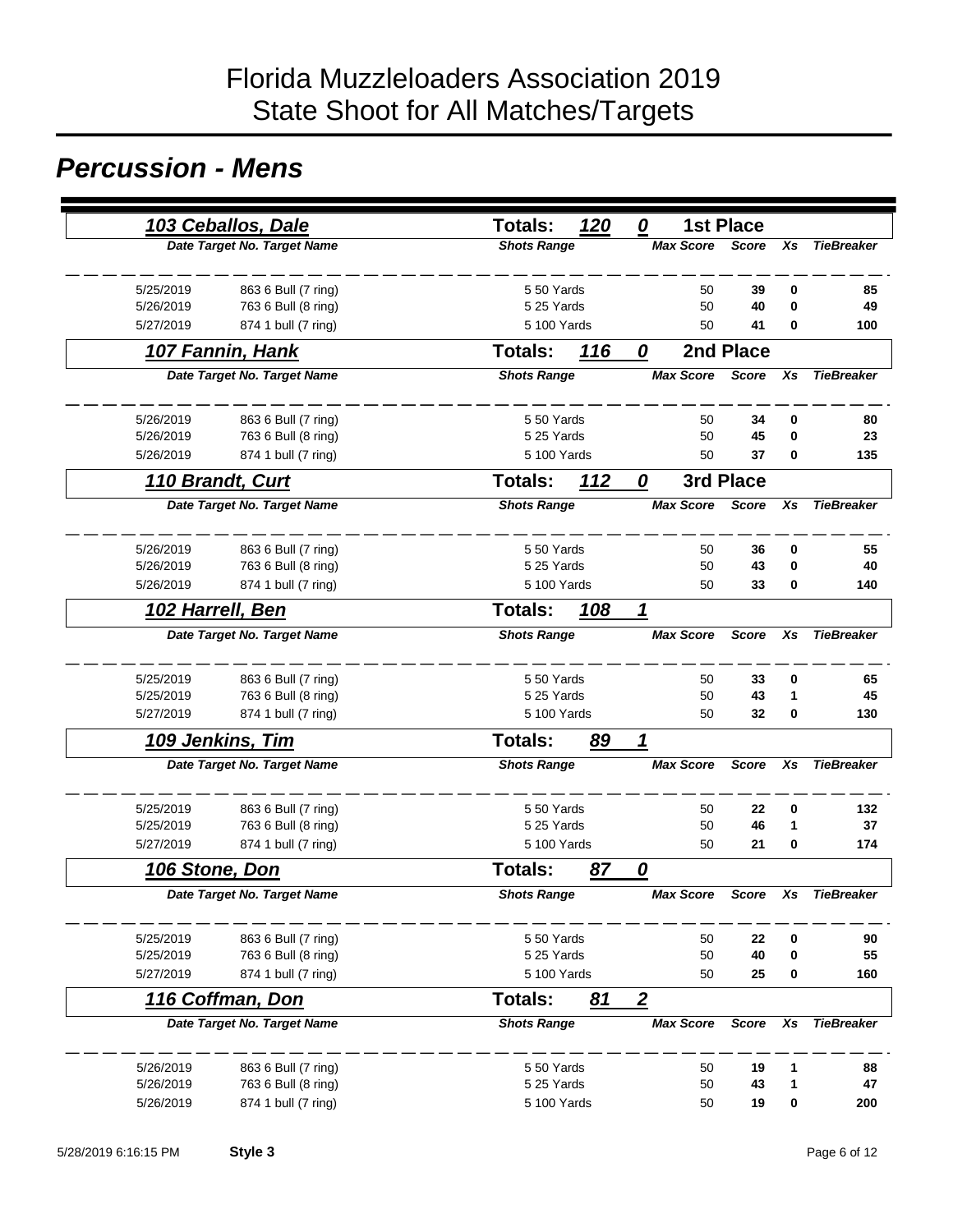|           | 111 Shafer, John            | 74<br>Totals:      | 1                |              |          |                   |
|-----------|-----------------------------|--------------------|------------------|--------------|----------|-------------------|
|           | Date Target No. Target Name | <b>Shots Range</b> | <b>Max Score</b> | <b>Score</b> | Xs       | <b>TieBreaker</b> |
|           |                             |                    |                  |              |          |                   |
| 5/25/2019 | 863 6 Bull (7 ring)         | 5 50 Yards         | 50               | 24           | $\bf{0}$ | 95                |
| 5/25/2019 | 763 6 Bull (8 ring)         | 5 25 Yards         | 50               | 27           | 1        | 80                |
| 5/25/2019 | 874 1 bull (7 ring)         | 5 100 Yards        | 50               | 23           | 0        | 190               |
|           | 121 Lowery, Danny           | 71<br>Totals:      |                  |              |          |                   |
|           | Date Target No. Target Name | <b>Shots Range</b> | <b>Max Score</b> | <b>Score</b> | Xs       | <b>TieBreaker</b> |
|           |                             |                    |                  |              |          |                   |
| 5/27/2019 | 863 6 Bull (7 ring)         | 550 Yards          | 50               | 17           | 0        | 90                |
| 5/27/2019 | 763 6 Bull (8 ring)         | 5 25 Yards         | 50               | 33           | $\bf{0}$ | 87                |
| 5/27/2019 | 874 1 bull (7 ring)         | 5 100 Yards        | 50               | 21           | 1        | 222               |
|           | 120 Lowery, Brad            | Totals:<br>67      | 0                |              |          |                   |
|           | Date Target No. Target Name | <b>Shots Range</b> | <b>Max Score</b> | <b>Score</b> | Xs       | <b>TieBreaker</b> |
|           |                             |                    |                  |              |          |                   |
| 5/27/2019 | 863 6 Bull (7 ring)         | 550 Yards          | 50               | 19           | 0        | 129               |
| 5/27/2019 | 763 6 Bull (8 ring)         | 5 25 Yards         | 50               | 21           | 0        | 78                |
| 5/27/2019 | 874 1 bull (7 ring)         | 5 100 Yards        | 50               | 27           | 0        | 240               |
|           |                             |                    |                  |              |          |                   |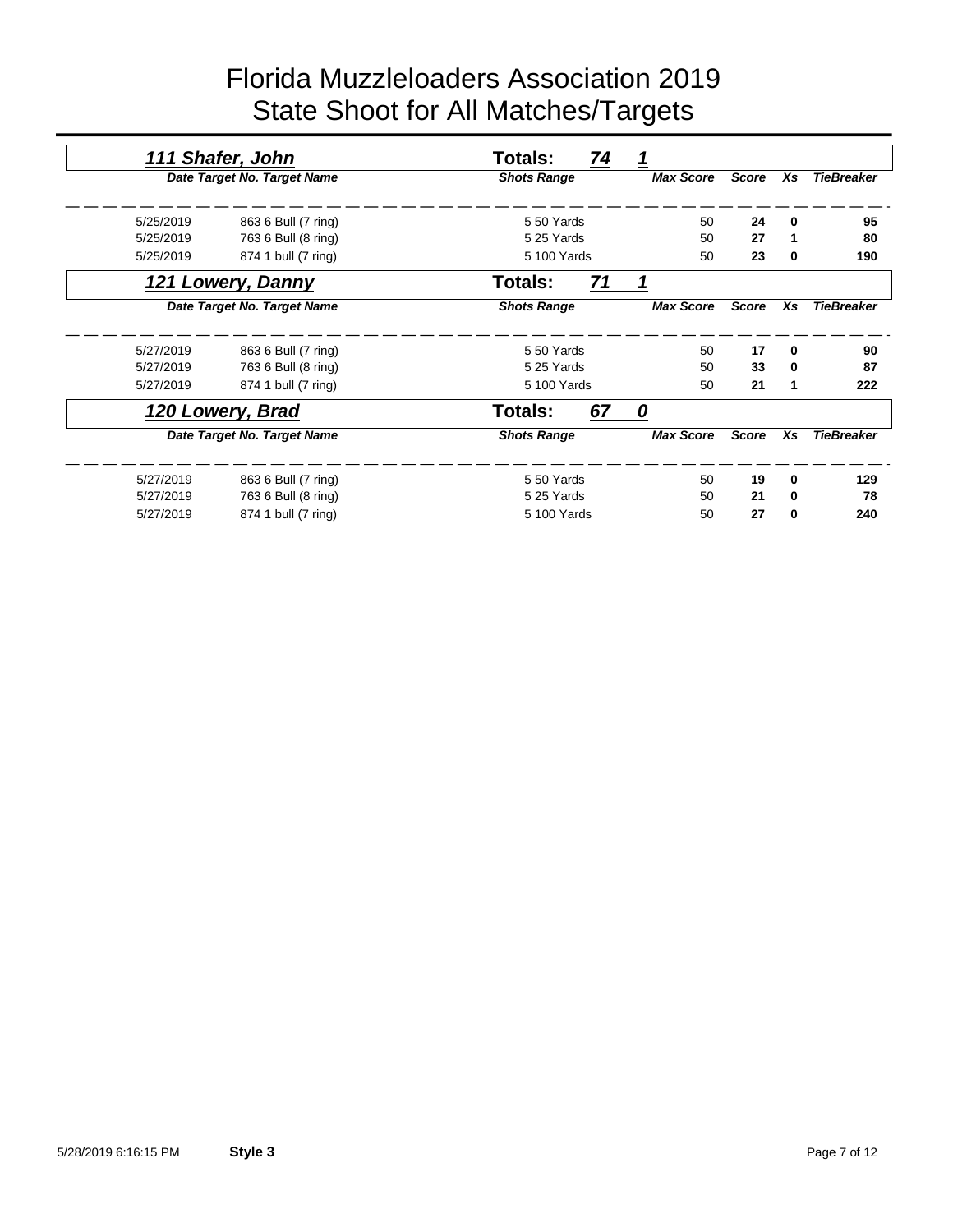# *Pistol - Open*

|                         | 110 Brandt, Curt             | Totals:            | 172 | $\boldsymbol{2}$       | <b>1st Place</b> |          |                   |
|-------------------------|------------------------------|--------------------|-----|------------------------|------------------|----------|-------------------|
|                         | Date Target No. Target Name  | <b>Shots Range</b> |     | <b>Max Score</b> Score |                  | Xs       | <b>TieBreaker</b> |
| 5/25/2019               | 341 Pistol 50 Yard           | 10 50 Yards        |     | 100                    | 83               |          | 180               |
| 5/25/2019               | 340 Pistol 25 Yard           | 10 25 Yards        |     | 100                    | 89               | 1        | 126               |
| 106 Stone, Don          |                              | <b>Totals:</b>     | 155 | 1                      | 2nd Place        |          |                   |
|                         | Date Target No. Target Name  | <b>Shots Range</b> |     | <b>Max Score</b>       | <b>Score</b>     | Xs       | <b>TieBreaker</b> |
| 5/27/2019               | 341 Pistol 50 Yard           | 10 50 Yards        |     | 100                    | 70               | 0        | 241               |
| 5/27/2019               | 340 Pistol 25 Yard           | 10 25 Yards        |     | 100                    | 85               | 1        | 98                |
|                         | 109 Jenkins, Tim             | Totals:            | 154 | $\mathbf 1$            | 3rd Place        |          |                   |
|                         | Date Target No. Target Name  | <b>Shots Range</b> |     | <b>Max Score</b>       | <b>Score</b>     | Xs       | <b>TieBreaker</b> |
| 5/26/2019               | 341 Pistol 50 Yard           | 10 50 Yards        |     | 100                    | 74               | 0        | 200               |
| 5/26/2019               | 340 Pistol 25 Yard           | 10 25 Yards        |     | 100                    | 80               | 1        | 225               |
|                         | 102 Harrell, Ben             | <b>Totals:</b>     | 147 | 1                      |                  |          |                   |
|                         | Date Target No. Target Name  | <b>Shots Range</b> |     | <b>Max Score</b>       | <b>Score</b>     | Xs       | <b>TieBreaker</b> |
| 5/26/2019               | 341 Pistol 50 Yard           | 10 50 Yards        |     | 100                    | 64               | 0        | 213               |
| 5/26/2019               | 340 Pistol 25 Yard           | 10 25 Yards        |     | 100                    | 83               | 1        | 133               |
|                         | 108 Jenkins, Pam             | <b>Totals:</b>     | 113 | 0                      |                  |          |                   |
|                         | Date Target No. Target Name  | <b>Shots Range</b> |     | <b>Max Score</b>       | Score            | Xs       | <b>TieBreaker</b> |
| 5/27/2019               | 341 Pistol 50 Yard           | 10 50 Yards        |     | 100                    | 50               | 0        | 235               |
| 5/27/2019               | 340 Pistol 25 Yard           | 10 25 Yards        |     | 100                    | 63               | $\bf{0}$ | 339               |
|                         | <b>117 Richards, Patrick</b> | <b>Totals:</b>     | 0   | 0                      |                  |          |                   |
|                         | Date Target No. Target Name  | <b>Shots Range</b> |     | <b>Max Score</b>       | <b>Score</b>     | Xs       | <b>TieBreaker</b> |
| 5/27/2019               | 341 Pistol 50 Yard           | 10 50 Yards        |     | 100                    | 0                | $\bf{0}$ | 9999              |
| 5/27/2019               | 340 Pistol 25 Yard           | 10 25 Yards        |     | 100                    | 0                | $\bf{0}$ | 9999              |
| <b>Primitive - Open</b> |                              |                    |     |                        |                  |          |                   |
|                         |                              |                    |     |                        |                  |          |                   |

| 106 Stone, Don              | Totals:            | 95 |           | <b>1st Place</b> |                   |
|-----------------------------|--------------------|----|-----------|------------------|-------------------|
| Date Target No. Target Name | <b>Shots Range</b> |    | Max Score | Score Xs i       | <b>TieBreaker</b> |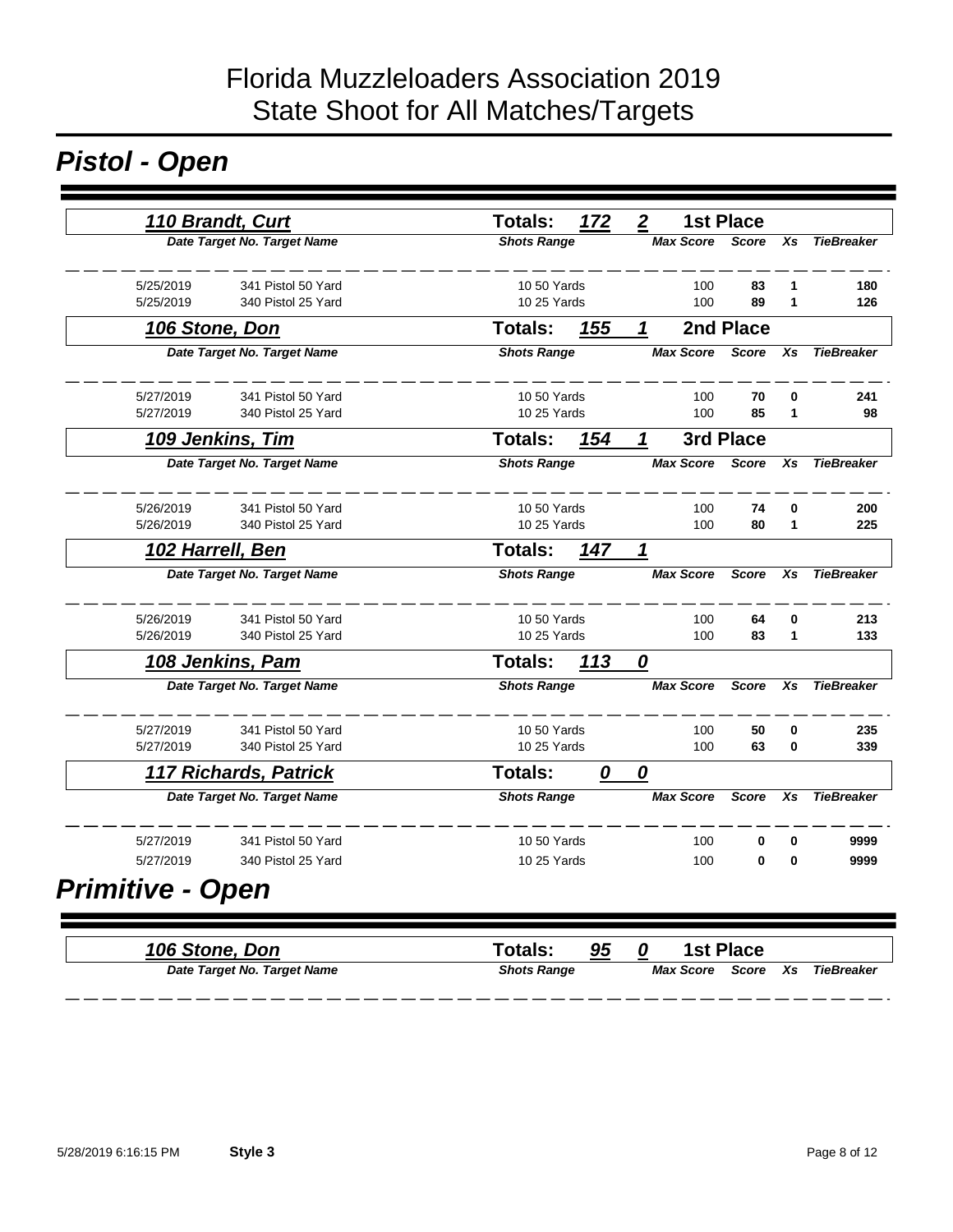| 5/26/2019 | 680 Fer-Du-Lac                   | 550 Yards                |                | 50               | 31           | 0           | 175               |
|-----------|----------------------------------|--------------------------|----------------|------------------|--------------|-------------|-------------------|
| 5/25/2019 | 930 Fun Target                   | 10 25 Yards              |                | 100              | 39           | 0           | 25                |
| 5/25/2019 | 190 Bottles                      | 5 25 Yards               |                | 50               | 25           | 0           | 35                |
|           | 116 Coffman, Don                 | <b>Totals:</b>           | 89             |                  | 2nd Place    |             |                   |
|           | Date Target No. Target Name      | <b>Shots Range</b>       |                | <b>Max Score</b> | <b>Score</b> | Xs          | <b>TieBreaker</b> |
|           |                                  |                          |                |                  |              |             |                   |
| 5/26/2019 | 680 Fer-Du-Lac                   | 550 Yards                |                | 50               | 35           | $\mathbf 0$ | 80                |
| 5/26/2019 | 930 Fun Target                   | 10 25 Yards              |                | 100              | 20           | $\mathbf 0$ | 48                |
| 5/26/2019 | 190 Bottles                      | 5 25 Yards               |                | 50               | 34           | 0           | 70                |
|           | 110 Brandt, Curt                 | <b>Totals:</b>           | 86             | 0                | 3rd Place    |             |                   |
|           | Date Target No. Target Name      | <b>Shots Range</b>       |                | <b>Max Score</b> | <b>Score</b> | Xs          | <b>TieBreaker</b> |
|           |                                  |                          |                |                  |              |             |                   |
| 5/26/2019 | 680 Fer-Du-Lac                   | 550 Yards                |                | 50               | 38           | 0           | 69                |
| 5/26/2019 | 930 Fun Target                   |                          | 10 25 Yards    |                  | 25           | 0           | 47                |
| 5/26/2019 | 190 Bottles                      |                          | 5 25 Yards     |                  | 23           | 0           | 88                |
|           | 107 Fannin, Hank                 | <b>Totals:</b>           | $\prime\prime$ | 0                |              |             |                   |
|           | Date Target No. Target Name      | <b>Shots Range</b>       |                | <b>Max Score</b> | <b>Score</b> | Xs          | <b>TieBreaker</b> |
|           |                                  |                          |                |                  |              |             |                   |
| 5/26/2019 | 680 Fer-Du-Lac                   | 5 50 Yards               |                | 50               | 34           | 0           | 120               |
| 5/26/2019 | 930 Fun Target                   |                          | 10 25 Yards    |                  | 18           | 0           | 26                |
| 5/26/2019 | 190 Bottles                      |                          | 5 25 Yards     |                  | 25           | 0           | 70                |
|           | 102 Harrell, Ben                 | <b>Totals:</b>           | 77             | 0                |              |             |                   |
|           | Date Target No. Target Name      | <b>Shots Range</b>       |                | <b>Max Score</b> | <b>Score</b> | Xs          | <b>TieBreaker</b> |
| 5/26/2019 | 680 Fer-Du-Lac                   | 550 Yards                |                | 50               | 24           | 0           | 130               |
| 5/26/2019 | 930 Fun Target                   | 10 25 Yards              |                | 100              | 33           | 0           | 9999              |
| 5/26/2019 | 190 Bottles                      | 5 25 Yards               |                | 50               | 20           | 0           | 125               |
|           | 115 Burrow, John                 | <b>Totals:</b>           | 57             | 0                |              |             |                   |
|           | Date Target No. Target Name      | <b>Shots Range</b>       |                | <b>Max Score</b> | <b>Score</b> | Xs          | <b>TieBreaker</b> |
|           |                                  |                          |                |                  |              |             |                   |
| 5/26/2019 | 680 Fer-Du-Lac                   | 550 Yards                |                | 50               | 24           | 0           | 9999              |
| 5/26/2019 | 930 Fun Target                   |                          | 10 25 Yards    |                  | 18           | 0           | 35                |
| 5/26/2019 | 190 Bottles                      | 5 25 Yards               |                | 50               | 15           | 0           | 77                |
|           | 108 Jenkins, Pam                 | Totals:                  | 52             | 0                |              |             |                   |
|           | Date Target No. Target Name      | <b>Shots Range</b>       |                | <b>Max Score</b> | Score        | Xs          | <b>TieBreaker</b> |
|           | <b>117 Richards, Patrick</b>     | Totals:                  | <u>42</u>      | <u>0</u>         |              |             |                   |
|           | Date Target No. Target Name      | <b>Shots Range</b>       |                | <b>Max Score</b> | Score        | Xs          | <b>TieBreaker</b> |
| 5/26/2019 |                                  |                          |                |                  |              |             |                   |
|           |                                  |                          |                |                  |              |             |                   |
| 5/26/2019 | 680 Fer-Du-Lac<br>930 Fun Target | 550 Yards<br>10 25 Yards |                | 50<br>100        | 11<br>14     | 0<br>0      | 155<br>36         |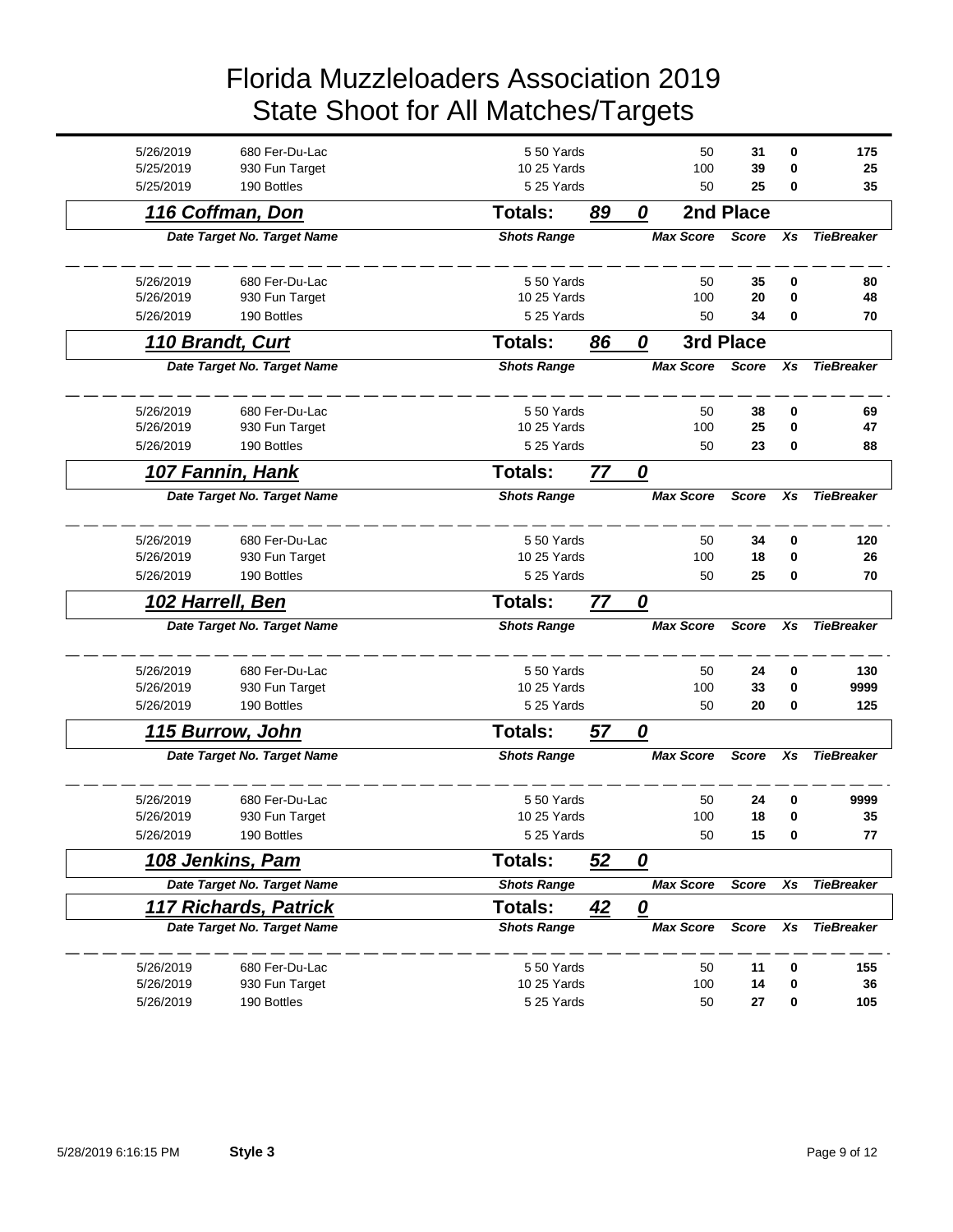| 5/26/2019              | 680 Fer-Du-Lac                                          | 550 Yards                 |    |   | 50               | 16               | 0      | 200               |
|------------------------|---------------------------------------------------------|---------------------------|----|---|------------------|------------------|--------|-------------------|
| 5/26/2019              | 930 Fun Target                                          | 10 25 Yards               |    |   | 100              | 10               | 0      | 40                |
| 5/26/2019              | 190 Bottles                                             | 5 25 Yards                |    |   | 50               | 16               | 0      | 65                |
|                        | 119 Rooney, Elijah                                      | <b>Totals:</b>            | 37 | 0 |                  |                  |        |                   |
|                        | Date Target No. Target Name                             | <b>Shots Range</b>        |    |   | <b>Max Score</b> | <b>Score</b>     | Xs     | <b>TieBreaker</b> |
| 5/26/2019              | 680 Fer-Du-Lac                                          | 550 Yards                 |    |   | 50               | 15               | 0      | 9999              |
| 5/26/2019<br>5/26/2019 | 930 Fun Target<br>190 Bottles                           | 10 25 Yards<br>5 25 Yards |    |   | 100<br>50        | 10<br>12         | 0<br>0 | 9999<br>70        |
|                        | <b>Trade Gun/Smooth Bore - Open</b>                     |                           |    |   |                  |                  |        |                   |
|                        | 110 Brandt, Curt                                        | <b>Totals:</b>            | 74 | 0 |                  | <b>1st Place</b> |        |                   |
|                        | Date Target No. Target Name                             | <b>Shots Range</b>        |    |   | <b>Max Score</b> | <b>Score</b>     | Xs     | <b>TieBreaker</b> |
| 5/25/2019              | 900 Big Bull (8 ring)                                   | 5 50 Yards                |    |   | 50               | 32               | 0      | 135               |
| 5/25/2019              | 261 Ground Hog                                          | 5 25 Yards                |    |   | 50               | 37               | 0      | 54                |
| 5/25/2019              | 882 200 Yard Target 100 Yards Offhand                   | 5 100 Yards               |    |   | 50               | 5                | 0      | 350               |
|                        | 109 Jenkins, Tim                                        | <b>Totals:</b>            | 65 | 0 | 2nd Place        |                  |        |                   |
|                        | Date Target No. Target Name                             | <b>Shots Range</b>        |    |   | <b>Max Score</b> | <b>Score</b>     | Xs     | <b>TieBreaker</b> |
| 5/26/2019              | 900 Big Bull (8 ring)                                   | 550 Yards                 |    |   | 50               | 30               | 0      | 178               |
| 5/25/2019<br>5/26/2019 | 261 Ground Hog                                          | 5 25 Yards<br>5 100 Yards |    |   | 50<br>50         | 22<br>13         | 0<br>0 | 80                |
|                        | 882 200 Yard Target 100 Yards Offhand                   |                           |    |   |                  |                  |        | 365               |
|                        | 108 Jenkins, Pam                                        | <b>Totals:</b>            | 35 | 0 |                  | 3rd Place        |        |                   |
|                        | Date Target No. Target Name                             | <b>Shots Range</b>        |    |   | <b>Max Score</b> | <b>Score</b>     | Xs     | <b>TieBreaker</b> |
| 5/27/2019              | 900 Big Bull (8 ring)                                   | 550 Yards                 |    |   | 50               | 5                | 0      | 9999              |
| 5/27/2019              | 261 Ground Hog                                          | 5 25 Yards                |    |   | 50<br>50         | 19               | 0<br>0 | 70                |
| 5/27/2019              | 882 200 Yard Target 100 Yards Offhand                   | 5 100 Yards               |    |   |                  | 11               |        | 230               |
|                        |                                                         | <b>Totals:</b>            | 22 | 0 |                  |                  |        |                   |
| 105 Holgate, Rick      |                                                         |                           |    |   | <b>Max Score</b> | <b>Score</b>     | Xs     | <b>TieBreaker</b> |
|                        | Date Target No. Target Name                             | <b>Shots Range</b>        |    |   |                  |                  |        |                   |
| 5/26/2019              | 900 Big Bull (8 ring)                                   | 550 Yards                 |    |   | 50               | 12               | 0      | 9999              |
| 5/26/2019<br>5/26/2019 | 261 Ground Hog<br>882 200 Yard Target 100 Yards Offhand | 5 25 Yards<br>5 100 Yards |    |   | 50<br>50         | 10<br>0          | 0<br>0 | 9999<br>9999      |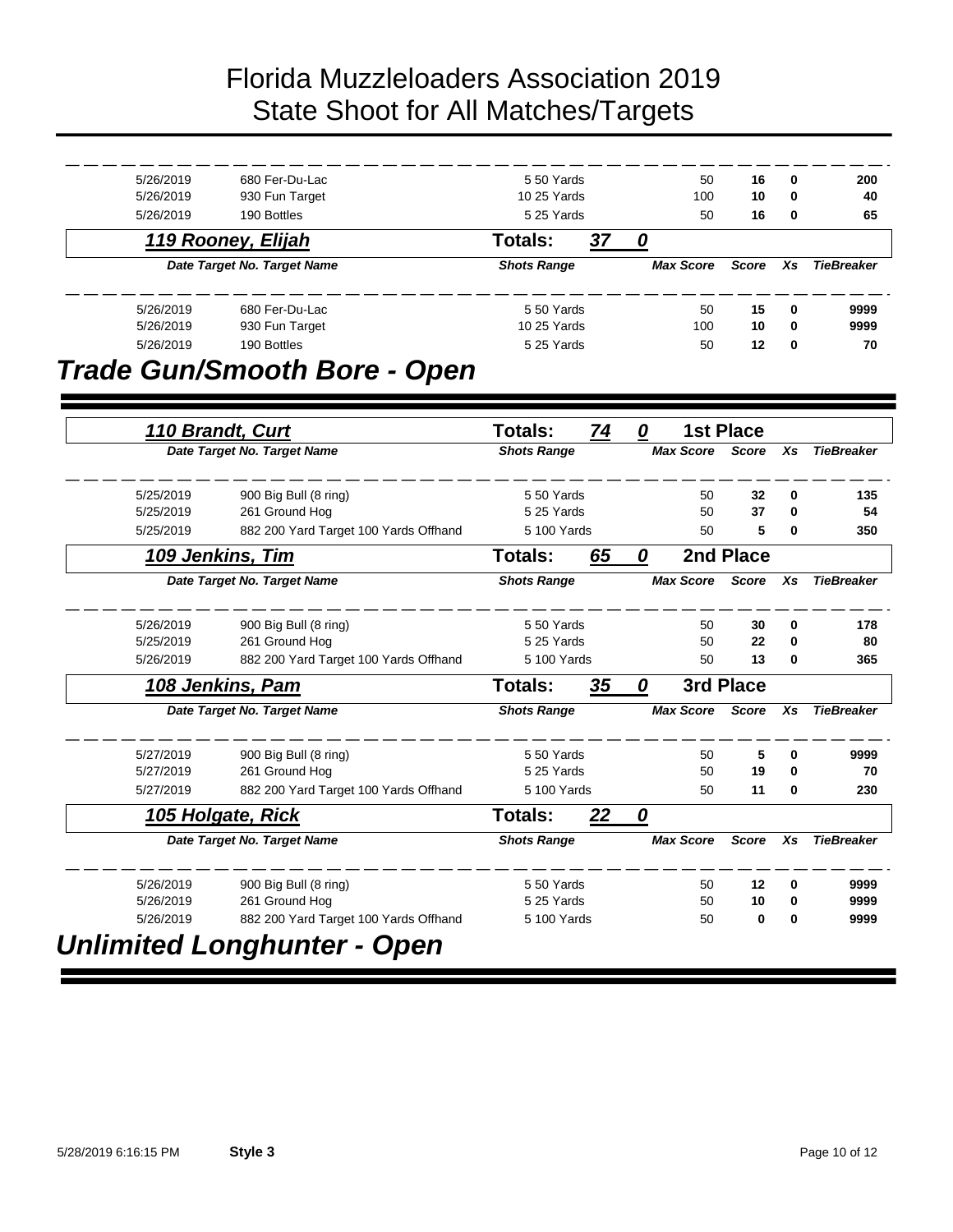|            |                                  | 114 Ernhart, Mark           | <b>Totals:</b>     | 143        | 1                                    | <b>1st Place</b> |              |                   |
|------------|----------------------------------|-----------------------------|--------------------|------------|--------------------------------------|------------------|--------------|-------------------|
|            |                                  | Date Target No. Target Name | <b>Shots Range</b> |            | <b>Max Score</b>                     | <b>Score</b>     | Xs           | <b>TieBreaker</b> |
|            | 5/26/2019                        | 231 Deer-902                | 550 Yards          |            | 50                                   | 49               | 1            | 33                |
|            | 5/27/2019                        | 700 Running Squirrel        | 5 25 Yards         |            | 50                                   | 49               | 0            | 20                |
|            | 5/27/2019                        | 890 Standing Buffalo        | 5 100 Yards        |            | 50                                   | 45               | 0            | 134               |
|            |                                  | 110 Brandt, Curt            | Totals:            | 128        | 3                                    | 2nd Place        |              |                   |
|            |                                  | Date Target No. Target Name | <b>Shots Range</b> |            | <b>Max Score</b>                     | <b>Score</b>     | Xs           | <b>TieBreaker</b> |
|            | 5/26/2019                        | 231 Deer-902                | 550 Yards          |            | 50                                   | 43               | 1            | 43                |
|            | 5/26/2019                        | 700 Running Squirrel        | 5 25 Yards         |            | 50                                   | 50               | $\mathbf{2}$ | 15                |
|            | 5/26/2019                        | 890 Standing Buffalo        | 5 100 Yards        |            | 50                                   | 35               | 0            | 167               |
|            |                                  | 101 Fannin, Joe             | <b>Totals:</b>     | 126        | $\boldsymbol{2}$                     | 3rd Place        |              |                   |
|            |                                  | Date Target No. Target Name | <b>Shots Range</b> |            | <b>Max Score</b>                     | <b>Score</b>     | Xs           | <b>TieBreaker</b> |
|            | 5/26/2019                        | 231 Deer-902                | 550 Yards          |            | 50                                   | 46               | 0            | 65                |
|            | 5/26/2019                        | 700 Running Squirrel        |                    | 5 25 Yards |                                      | 50<br>50         | $\mathbf 2$  | 42                |
|            | 5/26/2019                        | 890 Standing Buffalo        | 5 100 Yards        |            | 50                                   | 30               | 0            | 202               |
|            |                                  | 107 Fannin, Hank            | <b>Totals:</b>     | 87         | 1                                    |                  |              |                   |
|            |                                  | Date Target No. Target Name | <b>Shots Range</b> |            | <b>Max Score</b>                     | <b>Score</b>     | Xs           | <b>TieBreaker</b> |
|            | 5/26/2019                        | 231 Deer-902                | 550 Yards          |            | 50                                   | 34               | 1            | 80                |
|            | 5/26/2019                        | 700 Running Squirrel        | 5 25 Yards         |            | 50                                   | 34               | 0            | 45                |
|            | 5/26/2019                        | 890 Standing Buffalo        | 5 100 Yards        |            | 50                                   | 19               | 0            | 255               |
|            |                                  | 102 Harrell, Ben            | <b>Totals:</b>     | 85         | 1                                    |                  |              |                   |
|            |                                  | Date Target No. Target Name | <b>Shots Range</b> |            | <b>Max Score</b>                     | <b>Score</b>     | Xs           | <b>TieBreaker</b> |
|            | 5/26/2019                        | 231 Deer-902                | 550 Yards          |            | 50                                   | 22               | 0            | 140               |
|            | 5/26/2019                        | 700 Running Squirrel        | 5 25 Yards         |            | 50                                   | 47               | 1            | 40                |
|            | 5/26/2019                        | 890 Standing Buffalo        | 5 100 Yards        |            | 50                                   | 16               | 0            | 260               |
|            | 106 Stone, Don                   |                             | Totals:            | 84         |                                      |                  |              |                   |
|            |                                  | Date Target No. Target Name | <b>Shots Range</b> |            | <b>Max Score</b>                     | <b>Score</b>     | Xs           | <b>TieBreaker</b> |
|            | 5/26/2019                        | 231 Deer-902                | 550 Yards          |            | 50                                   | 23               | 0            | 130               |
|            | 5/26/2019                        | 700 Running Squirrel        | 5 25 Yards         |            | 50                                   | 41               | 1            | 55                |
|            | 5/26/2019                        | 890 Standing Buffalo        | 5 100 Yards        |            | 50                                   | 20               | 0            | 215               |
|            |                                  | 108 Jenkins, Pam            | Totals:            | 57         | $\overline{\boldsymbol{\mathit{0}}}$ |                  |              |                   |
|            | Date Target <sub>5/26/2019</sub> | 231 Deer-902                | 5 50 Yards         |            | 50                                   | 23               | 0            | 255               |
| No. Target | 5/26/2019                        | 700 Running Squirrel        | 5 25 Yards         |            | 50                                   | 13               | 0            | 68                |
|            | 5/27/2019                        | 890 Standing Buffalo        | 5 100 Yards        |            | 50                                   | 21               | 0            | 9999              |